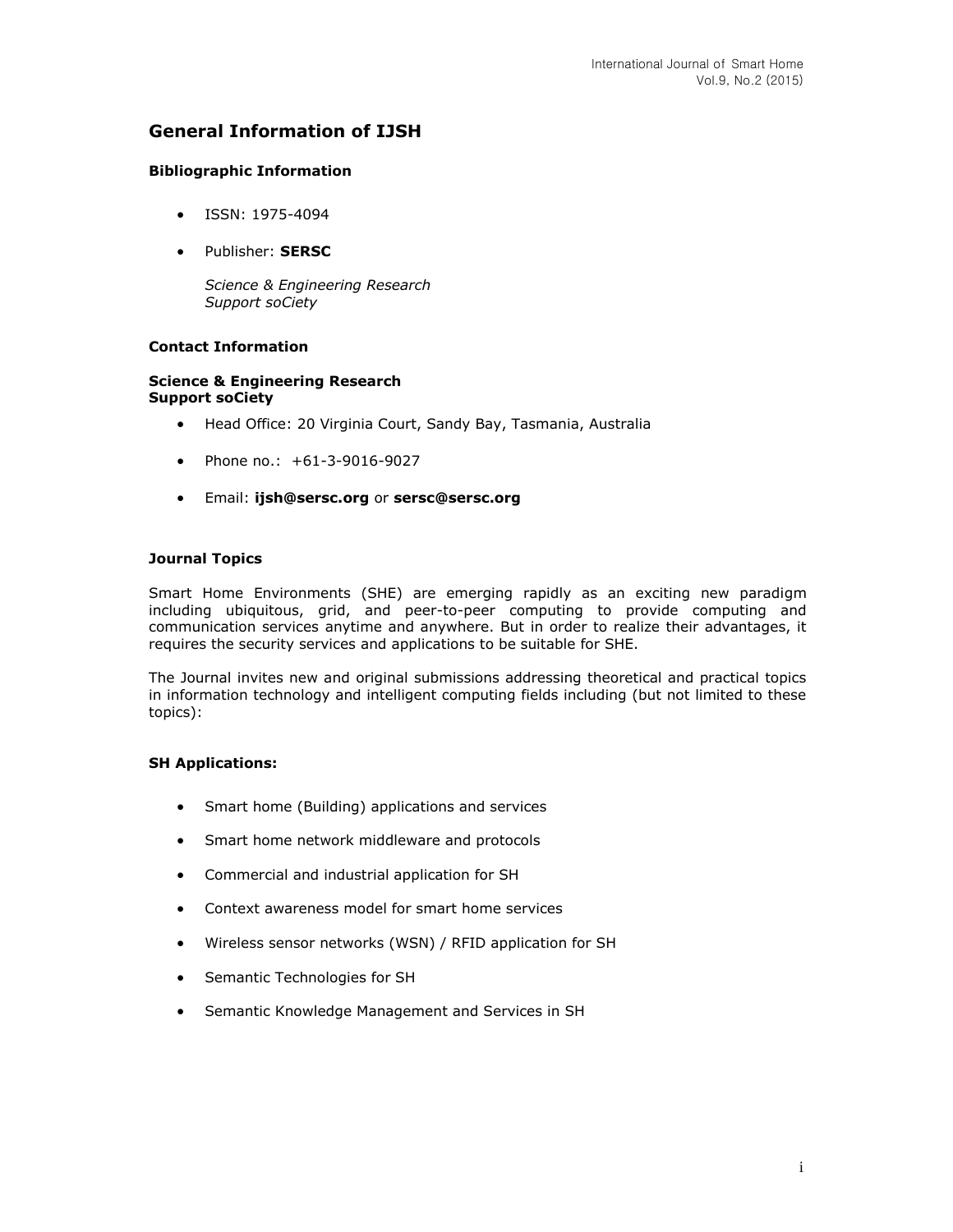International Journal of Smart Home Vol.9, No.2 (2015)

### **SH Security:**

- Multimedia Security and Services in SH
- Smart home security issues and model
- Access control and privacy protection in SH
- Forensics and Security Policy in SH
- WSN / RFID Security in SH
- **•** Security Protocol for smart home service

## **SH Embedded Hardware and Software:**

- Embedded Hardware Support for SH
- Embedded Software for SH
- Embedded System Architecture for SH
- Real-time OS for SH
- Smart and Personal Devices for SH
- Power-Aware Computing for SH
- Middleware for SH
- Specification, Validation and Verification of Embedded Software

## **Associate Editors**

**Sajid Hussain** Acadia University, Canada

**Yan Zhang**  Simula Research Laboratory, Norway

**Houcine Hassan**  Universidad Politecnica de Valencia, Valencia, Spain

## **Daqing Zhang** Institut Telecom SudParis, France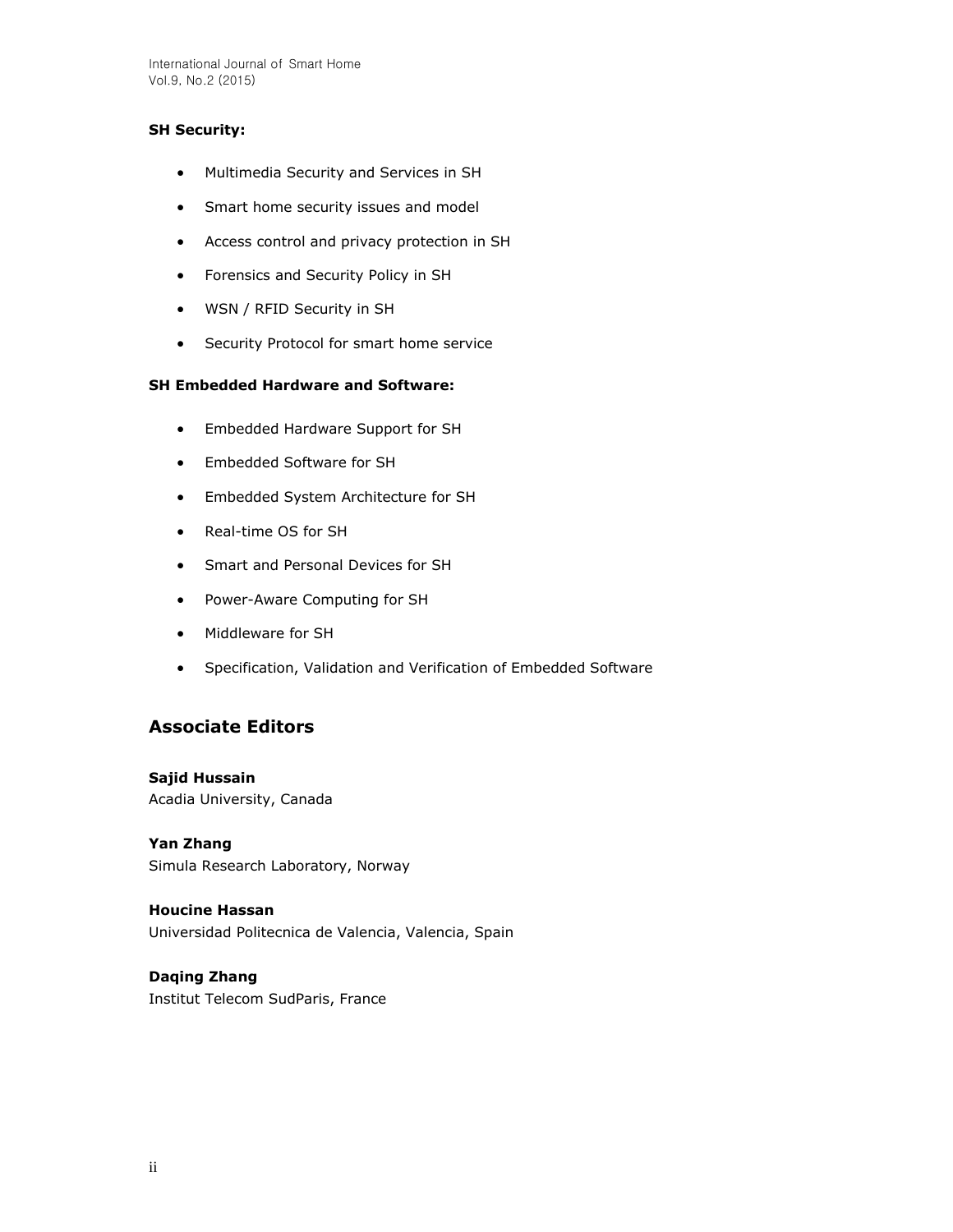## **Advisory Board (AB)**

- Ching-Hsien Hsu (Chung Hua University, Taiwan)
- Javier Lopez (University of Malaga, Spain)
- Jianhua Ma (Hosei University, Japan)
- Jiannong Cao (The Hong Kong Polytechnic University, Hong Kong)
- Laurence T. Yang (St Francis Xavier University, Canada)
- Tai-hoon Kim (Hannam University, Korea)
- Witold Pedrycz (University of Alberta, Canada)

### **General Editors (GE)**

- George Roussos (University of London, UK)
- Hesham H. Ali (University of Nebraska at Omaha, USA)
- Kia Makki (Florida International University, USA)
- Michael Beigl (University of Karlsruhe, Germany)
- Niki Pissinou (Florida International University, USA)

### **Editorial Board (EB)**

- Alex Zhaoyu Liu (University of North Carolina at Charlotte, USA)
- Ali Shahrabi (Glasgow Caledonian University, UK)
- Andry Rakotonirainy (Queensland University of Technology, Australia)
- Anind K. Dey (Carnegie Mellon University, USA)
- Antonio Coronato (ICAR-CNR, Italy)
- Antonio Pescape' (University of Napoli i°Federico IIi±, Italy)
- Arek Dadej (University of South Australia, Australia)
- Bessam Abdulrazak (University of Florida, USA)
- Biplab K. Sarker (University of New Brunswick, Fredericton, Canada)
- Bo Yang (University of Electronic Science and Technology of China)
- Bo-Chao Cheng (National Chung-Cheng University, Taiwan)
- Borhanuddin Mohd Ali (University of Putra Malaysia, Malaysia)
- Chunming Rong (University of Stavanger, Norway)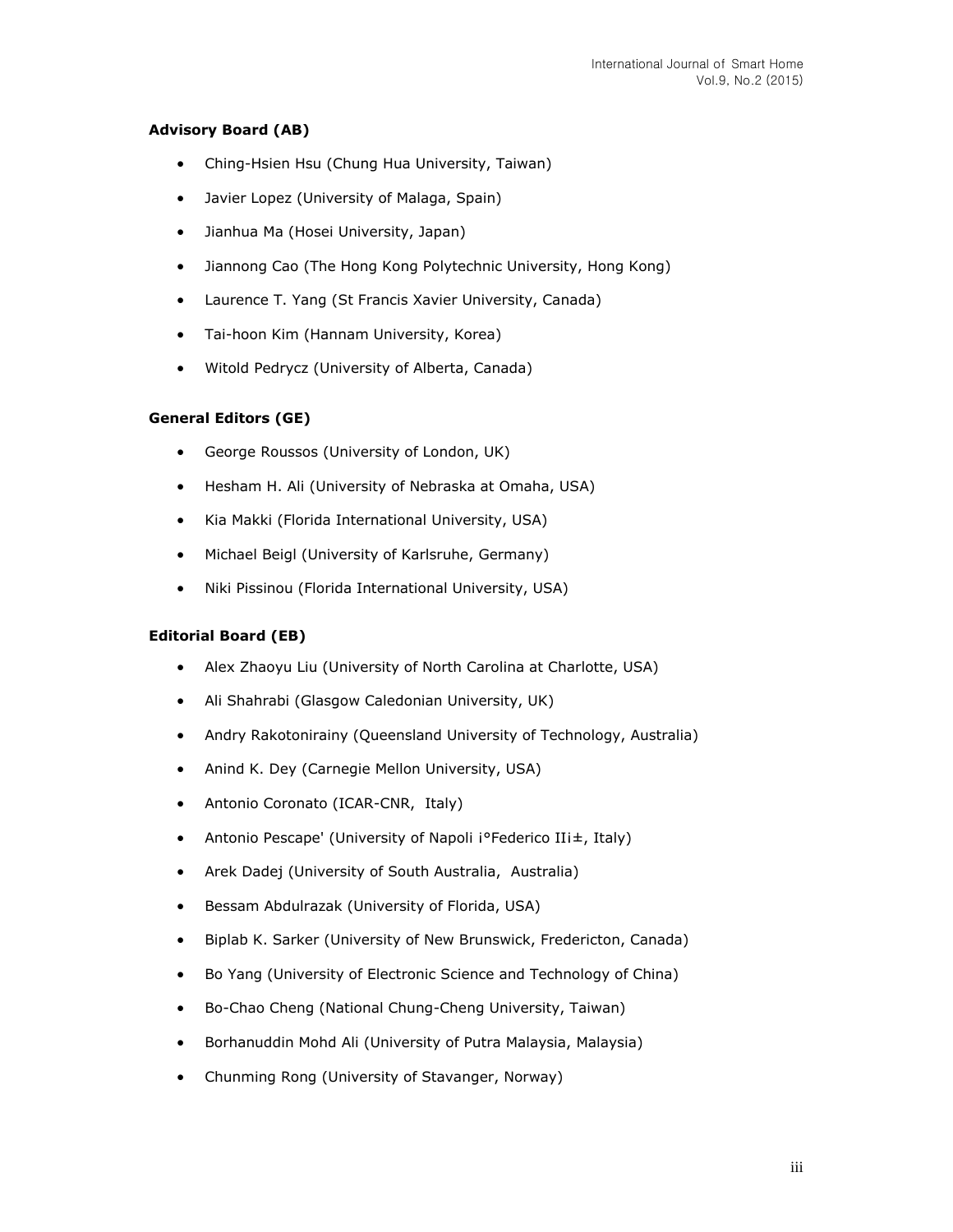- Damien Sauveron (University of Limoges, France)
- Debasish Ghose (Indian Institute of Science, India)
- Eung-Nam Ko (Baekseok University, Korea)
- Fabio Martinelli. (National Research Council C.N.R., Italy)
- Fevzi Belli, (University of Paderborn, Germany)
- Gerd Kortuem (Lancaster University, UK)
- Geyong Min (University of Bradford, UK)
- Giuseppe De Pietro ( ICAR-CNR, Italy)
- Hakan Duman (British Telecom, UK)
- Hans-Peter Dommel (Santa Clara University, USA)
- Hongli Luo (Indiana University, USA)
- Huirong Fu (Oakland University, USA)
- Hung-Chang Hsiao (National Cheng Kung University, Taiwan)
- HwaJin Park (Sookmyung Women's University , Korea)
- Ibrahim Kamel (University of Sharjah, UAE)
- Ilsun You (Koea Bible University, Korea)
- Irfan Awan (University of Bradford, UK)
- Jiann-Liang Chen (National Dong Hwa University, Taiwan)
- Jianzhong Li (Harbin Inst. of Technology, China)
- Jin Wook Lee (Samsung Advanced Institute of Technology, Korea)
- Joohun Lee (Dong-Ah Broadcasting College,Korea)
- Jordi Forne (Universitat Politecnica de Cataluny, Spain)
- Juan Carlos Augusto (University of Ulster at Jordanstown, UK)
- Karen Henricksen (NICTA, Australia)
- Kuei-Ping Shih (Tamkang University, Taiwan)
- LF Kwok (City University of Hong Kong, HK)
- Liudong Xing (University of Massachsetts Dartmouth, USA)
- Marc Lacoste (France Télécom Division R&D, France)
- Mei-Ling Shyu (University of Miami, USA)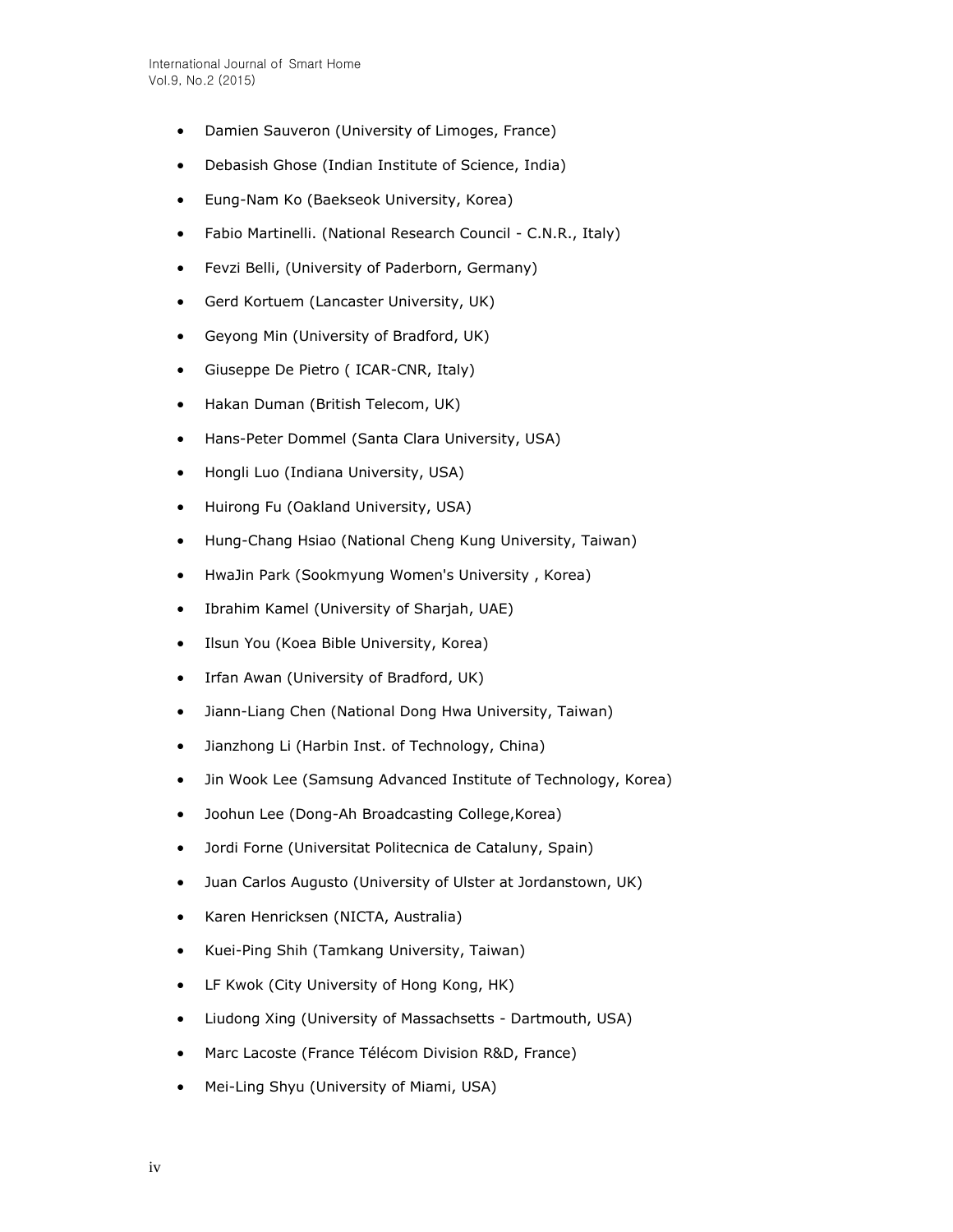- Mounir Mokhtari (INT/GET, France)
- Paris Kitsos (Hellenic Open University, Greece)
- Pedro M. Ruiz Martinez (Univ. of Murcia, Spain)
- Phillip G. Bradford (The University of Alabama, USA)
- Pilar Herrero (Universidad Politécnica de Madrid, Spain)
- Qi Shi (Liverpool John Moores University, UK)
- Rodrigo de Mello(University of Sao Paulo, Brazil)
- Serge Chaumette (Université Bordeaux 1,France)
- Shaohua TANG (South China University of Technology, China)
- Stefanos Gritzalis (University of the Aegean, Greece)
- Tatsuya Yamazaki (NICT, Japan)
- Toshihiro Yamauchi (Okayama University, Japan)
- Tsung-Chuan Huang (National Sun Yat-sen University, Taiwan)
- Tsutomu Terada (Osaka University, Japan)
- Umberto Villano (Universita' del Sannio, Italy)
- Vincenzo De Florio (University of Antwerp, Belgium)
- Vipin Chaudhary (Wayne State University to University at Buffalo, SUNY)
- Wen-Shenq Juang (Shih Hsin University, Taiwan)
- Xinwen Fu (Dakota State University, USA)
- Yang Guangwen (Tsinghua University, P.R.China)
- Yoshiaki HORI (Kyushu University, Japan)
- Young Yong Kim (Yonsei University, Korea)
- Chunming Rong (University of Stavanger, NORWAY)
- Luciano Bononi (University of Bologna, Italy)
- Lingyang Song (Philips Research Laboratories, UK)
- Josef Noll (UniK/University of Oslo, Norway)
- Jianhua He (Swansea University, UK)
- Mieso Denko (University of Guelph, Canada)
- Chik How Tan (Gjøvik University College, Norway)